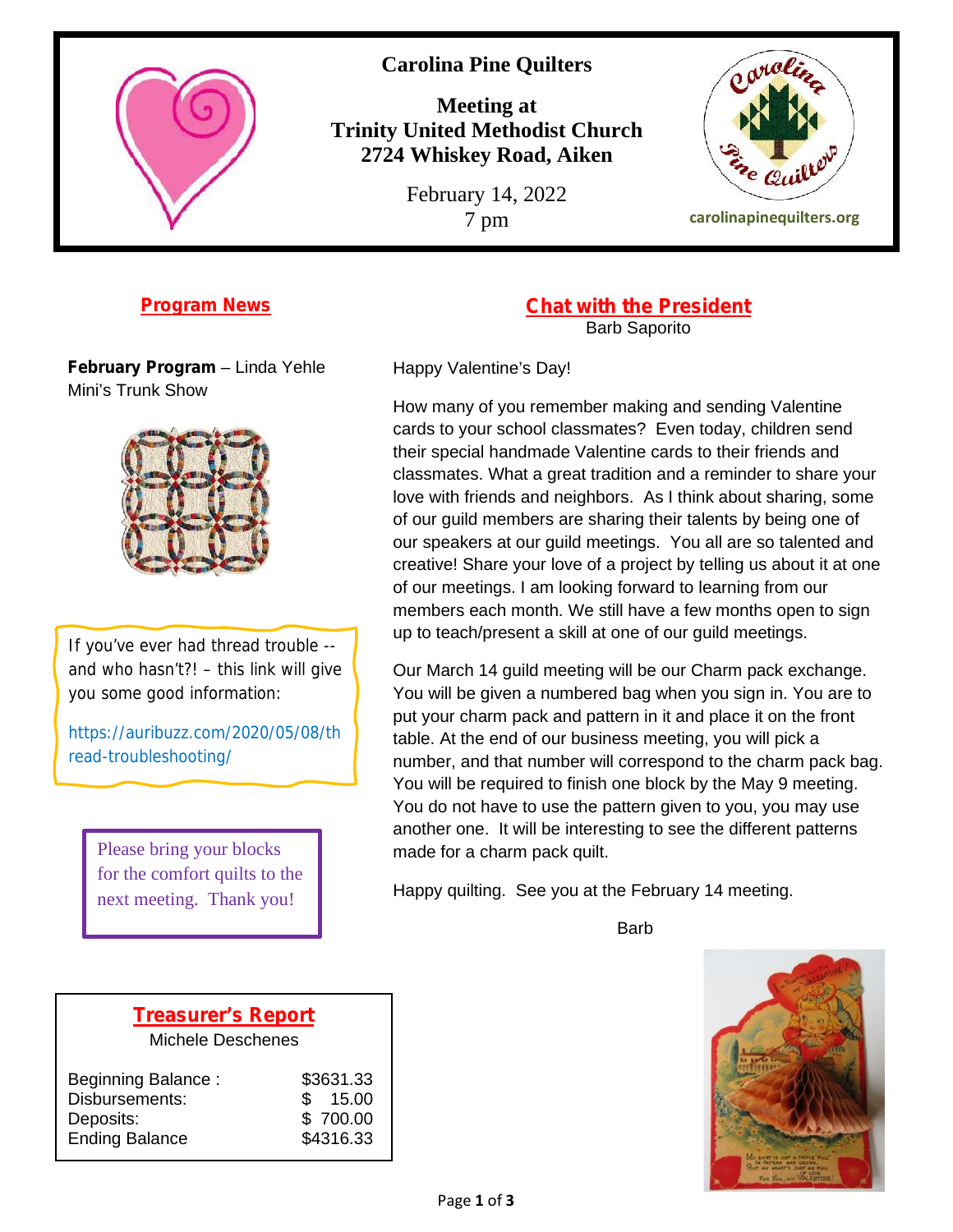# **Board Members**

**President –** Barb Saporito **Vice President –** Vacant **Secretary –** Margot Salzman **Treasurer –** Michele Deschenes **Newsletter Editor –** Karen Erickson **Webmaster –** Adela Dziekanowski



**Community Outreach –** Carolyn Gibbons **Comfort Quilts –** Doris Leidheiser **Hospitality –** Linda McCloskey **Membership –** Adela Dziekanowski **Quilt Show –** Donna Holman



Annual CPQ membership is January to December. Thank you to all the members who have already paid their dues for 2022. Adela Dziekanowski will be accepting registrations at the February meeting. Save time at the meeting by filling out the membership form in advance. It is available online at https://www.carolinapinequilters.org/membership-form.html. You may be able to fill it out on your computer before printing it. You may also USPS mail the form and check to her in advance of the meeting if you cannot attend. Her address is in the directory, or you may ask her for it by writing to cpqwebmaster@gmail.com. Adela would really appreciate it if all outstanding dues and forms were submitted by the February meeting. **2022 Quilt Show Dates**

Do we have anyone interested in a large rectangular quilting frame?

If so, call Kathy Kraeling 803-226-0759.

### **Pop Up Quilt Shop Holiday Inn, Surfside, SC**

February 18-19, 2022; 9-3 each day

The Cotton Quilt Featherweight Poppy Empty Pockets Alpaca Quilters Gallery

#### **February Birthdays**

02/10 Rota Krape 02/13 Mary Kilmer 02/26 Betty Yates



#### **Early March Birthdays**

03/06 Donna Yeskey 03/10 Pat Kaufman



Our quilt show will start Tuesday, November 1 and run through Friday, November 18. The museum is reserved beginning Sunday, October 23 through Sunday, November 20 to accommodate everything from taking in quilts through take down and pick up. More details to follow once the committee begins planning. Start working on those quilts!

Foothills Piecemakers Quilt Guild **"Blooming in the Carolinas" 2022 Quilt Show will be held on March 18 & 19** at Pelham Road Baptist Church in Greenville, South Carolina. This show will have vendors on site, a raffle quilt and baskets.